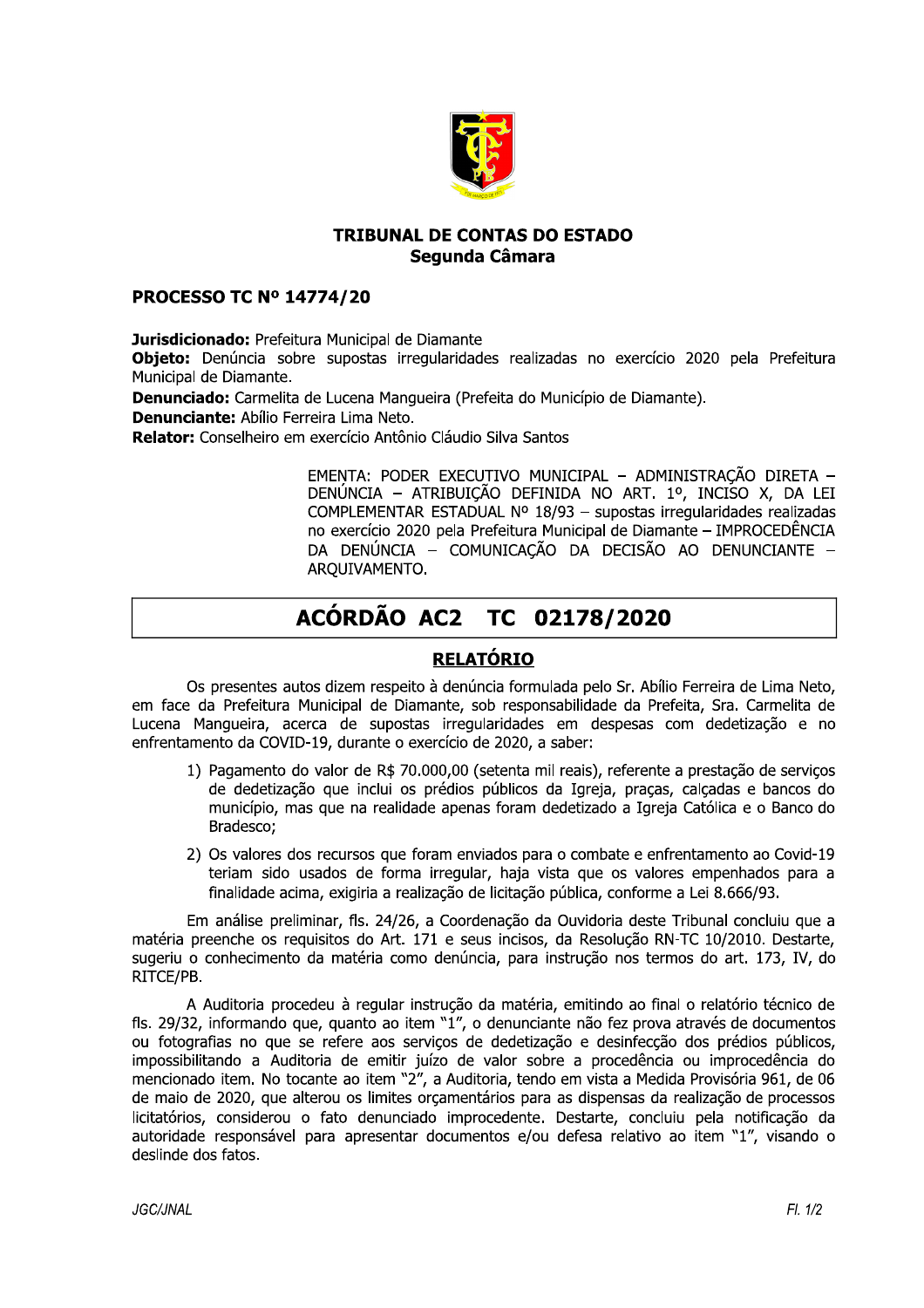

#### **TRIBUNAL DE CONTAS DO ESTADO** Segunda Câmara

#### **PROCESSO TC Nº 14774/20**

Regularmente notificada, a Autoridade Responsável, Srª Carmelita de Lucena Mangueira, Prefeita do Município de Diamante, apresentou defesa, através do Documento TC nº 62008/20 (fls. 41/55), acostando aos autos documentação com vistas a comprovação da prestação dos servicos de dedetização e desinfecção, não somente nos locais apontados pela empresa denunciante, assim como em casas, pracas, ruas, veículos, comércio e escolas, como prevenção e combate a pandemia.

Em seu pronunciamento final, fls. 62/64, a Auditoria, após análise dos argumentos e da documentação apresentada, verificou que a autoridade responsável fez prova através de documentos e/ou fotografias, no que se refere aos serviços de dedetização e desinfecção dos prédios públicos, elucidando os fatos. Deste modo, concluiu pela improcedência da denúncia vez que as supostas inconsistências apontadas pelo denunciante foram devidamente esclarecidas e afastadas.

O processo não tramitou previamente pelo Ministério Público.

É o relatório.

#### **VOTO DO RELATOR**

Ante o exposto, em concordância com as conclusões da Equipe Técnica, o Relator vota no sentido que os Conselheiros da Segunda Câmara deste Tribunal:

- a) Julquem improcedente a denúncia;
- b) Determinem a comunicação da presente decisão ao denunciante; e
- c) Determinem o arquivamento do processo.

#### **DECISÃO DA SEGUNDA CÂMARA**

Vistos, relatados e discutidos os autos do Processo TC nº 14774/20, referente à denúncia formulada pelo Sr. Abílio Ferreira de Lima Neto, em face da Prefeitura Municipal de Diamante, sob responsabilidade da Prefeita, Sra. Carmelita de Lucena Manqueira, acerca de supostas irregularidades em despesas com dedetização e no enfrentamento da COVID-19, durante o exercício de 2020, ACORDAM os Conselheiros da Segunda Câmara do TRIBUNAL DE CONTAS DO ESTADO DA PARAÍBA, por unanimidade, na sessão realizada nesta data em:

- $\mathbf{I}$ . JULGAR IMPROCEDENTE a denúncia;
- $II.$ DETERMINAR comunicação da presente decisão ao denunciante, Sr. Abílio Ferreira de Lima Neto; e
- III. DETERMINAR O AROUIVAMENTO do processo.

Publique-se. TCE - Sessão Remota da 2ª Câmara João Pessoa, 01 de dezembro de 2020.